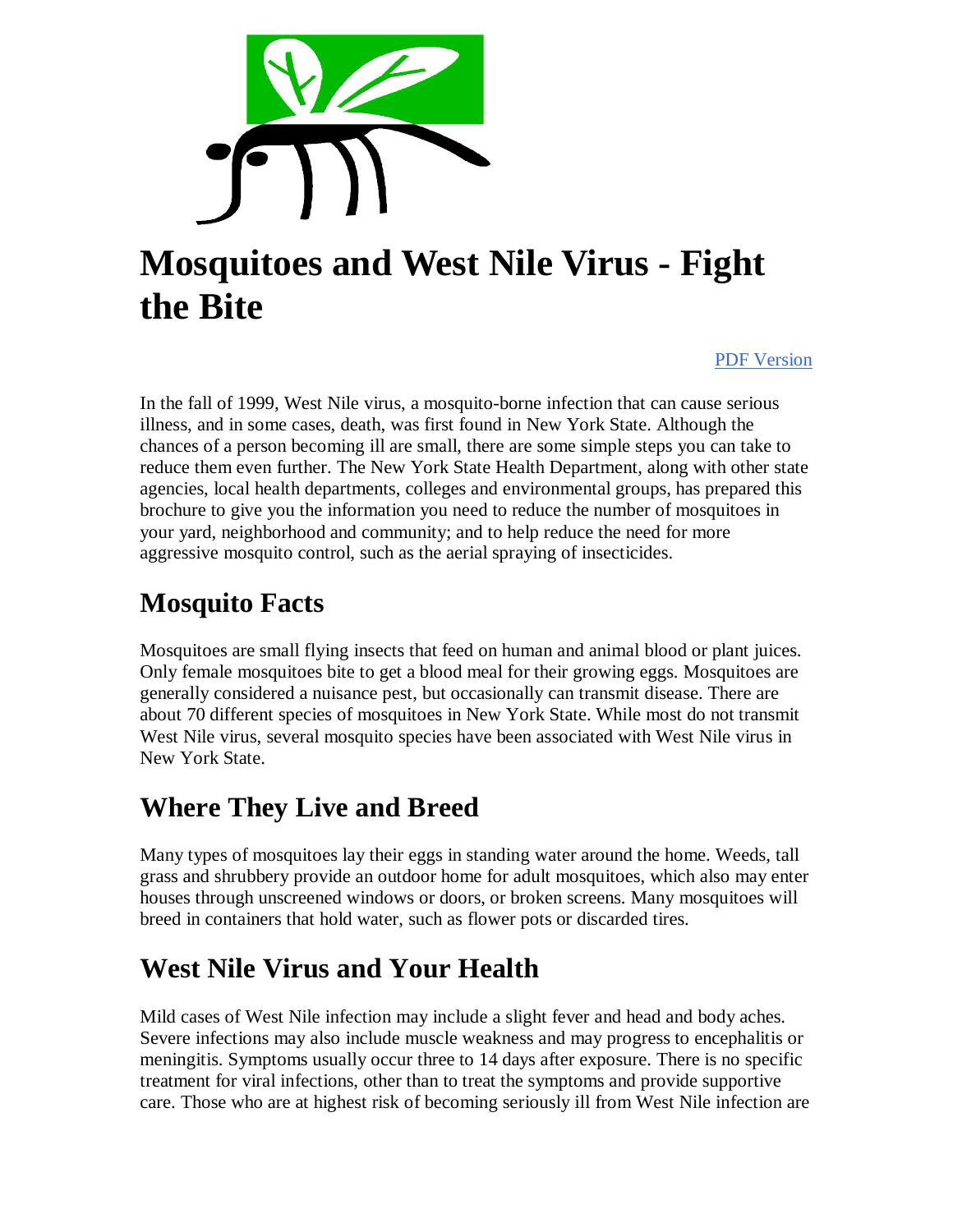persons who are over the age of 50. Healthy children and adults are at low risk for serious illness from West Nile virus.

#### **When Mosquitoes Are Most Active**

Some mosquitoes are most active between dusk and dawn when the air is calm, and that is when the females are most likely to bite. However, others will feed at any time of day.

## **Protecting Your Home**

Mosquitoes can develop in any standing water that lasts more than 4 days. To reduce the mosquito population around your home and property, reduce or eliminate all standing water and debris:

- Dispose of tin cans, plastic containers, ceramic pots or similar waterholding containers.
- Dispose of used tires -- call your local landfill or Department of Public Works to find out how to dispose of them properly.
- Drill holes in the bottoms of recycling containers that are kept outdoors.
- Make sure roof gutters drain properly, and clean clogged gutters in the spring and fall.
- Turn over plastic wading pools and wheelbarrows when not in use.
- Change the water in bird baths twice a week.
- Clean vegetation and debris from the edges of ponds.
- Clean and chlorinate swimming pools, outdoor saunas and hot tubs.
- Drain water from pool covers.
- Use landscaping to eliminate stagnant water that collects on your property.



# **Protecting Yourself**